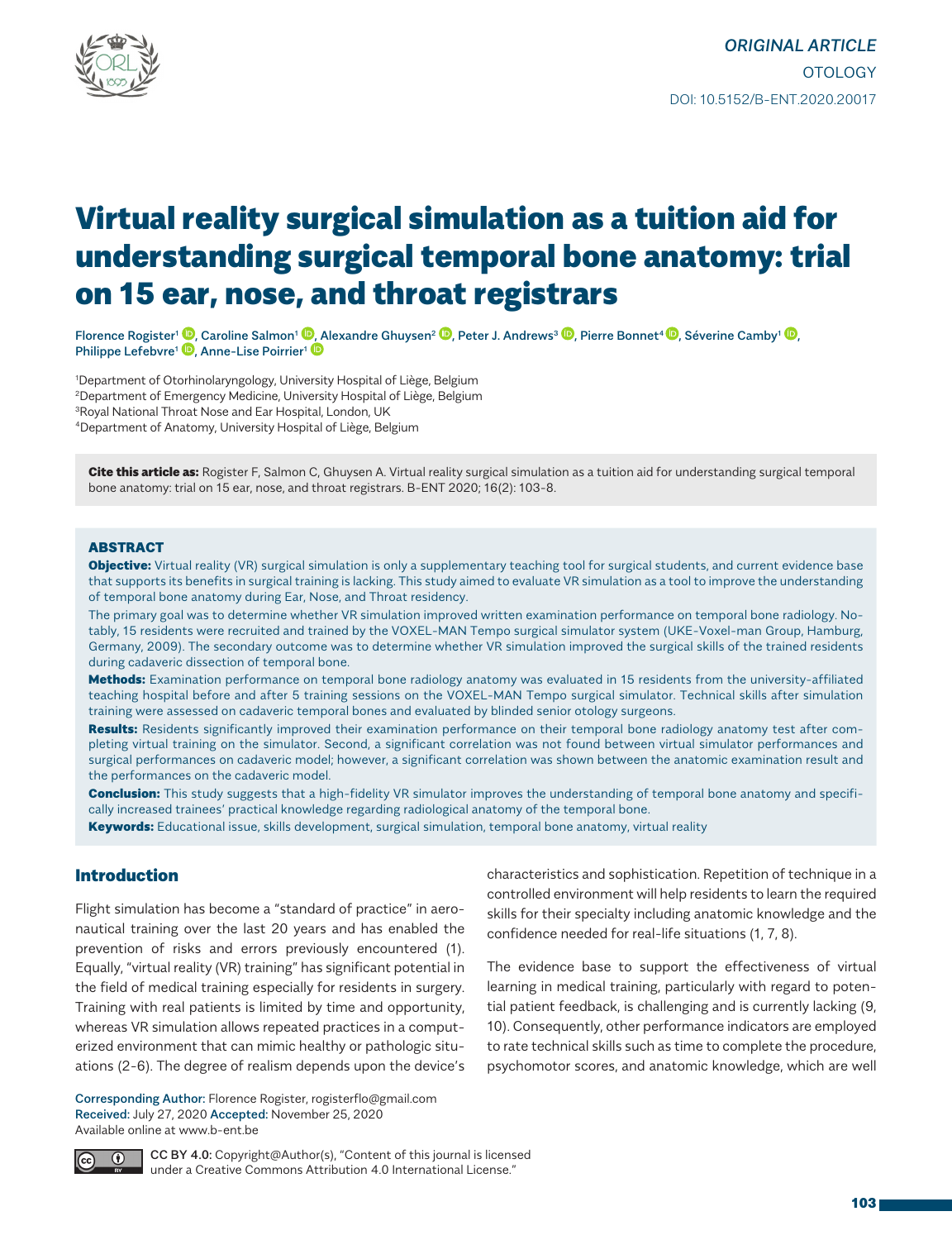described in the literature (11, 12). The costs and benefits of current simulation applications are also available but often difficult to interpret and appraise.

The issue over measuring patient safety is extremely challenging, and typically, a reduction in clinical errors with improved clinical care only becomes evident after many years of clinical experience (2). The inability to measure cost effectiveness of simulation training and, in particular, high-fidelity VR simulation training remains a major drawback but needs to be addressed so as to improve future investment planning in training healthcare professionals.

Within the Ear, Nose, and Throat surgery domain, simulation has been reported to provide a structured, safe, and supportive environment that is complementary to conventional training (1, 2, 9, 10, 13, 14). However, research on surgical learning based on simulation and VR is still in its infancy.

In this study, we hypothesize that the integration of VR temporal bone simulation may provide an advantage over current learning methods with regard to understanding temporal bone radiology anatomy. More precisely, we aimed to determine whether it would be advantageous to integrate the use of a surgical simulator (VOXEL-MAN Tempo) in a trainee curriculum in this aspect. The first aim was to determine whether this tool with its 3-dimensional computed tomography (CT) scan guidance technology could improve knowledge base of the radiology appearance of the temporal bone and surgical anatomy. Second, we assessed the trainees' technical skills on cadaveric models after their virtual training sessions.

## **Methods**

A total of 15 Belgian otorhinolaryngology residents affiliated to the University Hospital of Liège were recruited, and all participants completed 5 sessions of antromastoidectomy simulation training. This involved identification and preservation of important anatomic structures using the VOXEL-MAN Tempo device (Hamburg, Germany, 2009) (14). All residents were given an induction session on how to use the device before the training sessions commenced. The 5 training sessions took place in the same room and with the same simulator over a 3-month period. Residents did not have access to any other teaching tools during this period and were alone during these sessions (Figure 1).

### Primary Assessment (Knowledge Assessment of Radiological Anatomy)

Residents were asked to complete an online temporal bone radiology anatomy examination (*http://www.radioanatomie.*

#### Main Points:

- Simulator was effective in improving anatomic knowledge and, in particular, radiology anatomy.
- The most successful cadaver dissection subjects were those who were most familiar with radiology anatomy before and after the training period.
- Most students were in favor to integrate VR in their training program.

*com*) directly before and after simulation training, which ensured the residents had very little time to revise. The radiology examination was devised by the neuroradiology department of the Grenoble University Hospital Center and consisted of identifying anatomic structures as seen on CT scans with a range of questions of increasing difficulty. The pretest (GO) was performed just before the training sessions started, and the posttest (RETURN) was taken after the completion of the 5 training sessions. These tests were different (randomized) to limit learning by test-retest effect.

### Secondary Assessment (Skills Assessment and Learning Curve)

Surgical skills were assessed during training sessions on the VOXEL-MAN Tempo simulator, and the technical mistakes and surgical parameters were recorded. The simulator metrics have been validated (15). Automatically-recorded parameters within the VOXEL-MAN software, were as follows: *task fulfillment* (percentage of fulfillment of the complete antromastoidectomy), *instrument handling* (measured as seconds of "wrong handling"), *efficiency* (measured as minutes used to perform the whole procedure during virtual drilling), *number of injured structures* (auditory ossicles, dura mater, sigmoid sinus, and facial nerve), and *global result*.

Surgical skills were also assessed by measuring residents' surgical technique on cadaveric human temporal bones directly after the simulator training period (within a week). Blinded assessment was performed by a senior otology surgeon with a temporal bone dissection rating scale (Table 1).

#### Statistical Analysis

Statistical analysis was performed using the free software *R* (https://www.r-project.org, The R Foundation, Vienna, Austria) with R Commander (RCmdr) (R commander, Fox, 2005). Nonparametric tests were used because the data were not normally distributed. Pre- and postsimulation training scores were compared with a nonparametric Wilcoxon test for paired samples. Spearman regression was used to evaluate the correlation between survey scores and dissection scale scores. Results



Figure 1. VOXEL-MAN Tempo's practical setting for training sessions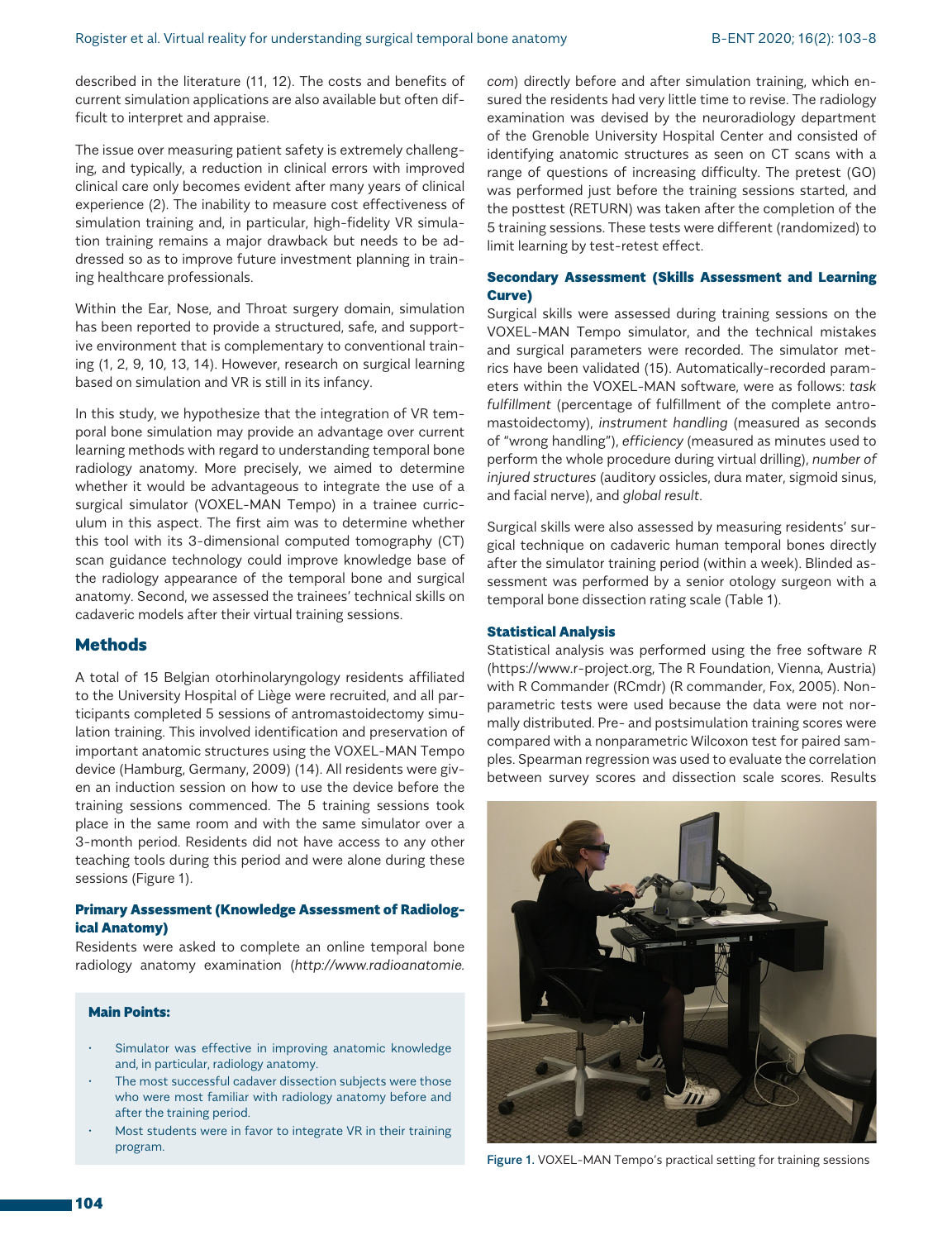were considered as statistically significant when a p≤0.05 was reached.

### Ethical Consideration

All procedures were in accordance with the ethical standards of the Comité d'éthique Hospitalo-Facultaire Universitaire de Liège and with the 1964 Helsinki declaration and its later amendments. A waiver of informed consent was obtained for anonymized data abstracted from residents testing. Participants were all volunteers and understood their right not to participate, without any change in their ongoing training. They received all explanations concerning the study, the publication type, and the intended audience. Data were collected in an anonymized database.

## **Results**

### First Endpoint

### Improvement of temporal bone radioanatomy knowledge

Each resident completed the online temporal bone radiological anatomy test before (*GO*) and after (*RETURN*) the simulation training sessions. Results showed a statistically significant increase of performance between the radiological *GO* survey



Figure 2. Radiological survey GO and RETURN evolution scores. \*0.05≥p>0.01; \*\*0.01≥ p>0.001; \*\*\*p ≤ 0.001.

## Table 1. Quoting scale for cadaveric temporal bone assessment

| Complete mastoidectomy with<br>antroatticotomy                                            |  |          |
|-------------------------------------------------------------------------------------------|--|----------|
| Posterior tympanotomy with<br>preservation of the scutum and posterior<br>bony canal wall |  |          |
| Skeletonization of the horizontal<br>semicircular canals                                  |  |          |
| Skeletonization of the facial nerve and<br>chorda tympani                                 |  |          |
| Skeletonization of the temporal dura                                                      |  |          |
| Skeletonization of the sigmoid sinus                                                      |  |          |
|                                                                                           |  | Score/12 |
| 2=Perfectly performed; 1=Average (incomplete or lesion of anatomic structure);            |  |          |

0=Not performed

and the radiological *RETURN* survey, with a score improvement of 28±12.12 (p=0.0011) (Table 2, Figure 2). For the record and for comparison, we also gave the radioanatomy test to several novice trainees with no specific knowledge of radioanatomy of the temporal bone, and the average score was 23/76, whereas the average score of the same test performed by 2 seniors' otologists from our department was 73/76, which confirms its discriminatory nature.

### Table 2. General data's, results of radiological survey, evolution of VOXEL-MAN parameters and results of cadaver dissection scale

|                                              | Whole group<br>$(mean \pm SD)$ |  |
|----------------------------------------------|--------------------------------|--|
| General data                                 |                                |  |
| Age (years)                                  | 27±1.08                        |  |
| Mean time interval (days)                    | 14.15±12.32                    |  |
| Temporal bone radiological anatomy knowledge |                                |  |
| Quest GO (score)                             | $32 \pm 14.16$                 |  |
| Quest RETURN (score)                         | 67±9.26                        |  |
| Skills development on the simulator          |                                |  |
| Task fulfillment (%)                         |                                |  |
| Session 1                                    | 58±15.20                       |  |
| Session 2                                    | 67±14.82                       |  |
| Session 3                                    | 75±15.05                       |  |
| Session 4                                    | 84±11.25                       |  |
| Session 5                                    | 89±12.61                       |  |
| Results (score)                              |                                |  |
| Session 1                                    | 25.5±24.64                     |  |
| Session 2                                    | 51.5±16.58                     |  |
| Session 3                                    | 66.5±18.63                     |  |
| Session 4                                    | 68±15.75                       |  |
| Session 5                                    | 78±12.06                       |  |
| Instrument handling (seconds)                |                                |  |
| Session 1                                    | $4.5 + 9.54$                   |  |
| Session 2                                    | 1±1.87                         |  |
| Session 3                                    | 1±2.24                         |  |
| Session 4                                    | 0±0.97                         |  |
| Session 5                                    | 1±1.39                         |  |
| Efficiency (minutes)                         |                                |  |
| Session 1                                    | 29.33±21.76                    |  |
| Session 2                                    | 18.92±11.51                    |  |
| Session 3                                    | 14.26±8.07                     |  |
| Session 4                                    | $14.95 \pm 5.45$               |  |
| Session 5                                    | 12.69±4.19                     |  |
| Skills on cadaveric model                    |                                |  |
| Dissection scale (cadaver)                   | $5 + 3.23$                     |  |
| SD: Standard deviation                       |                                |  |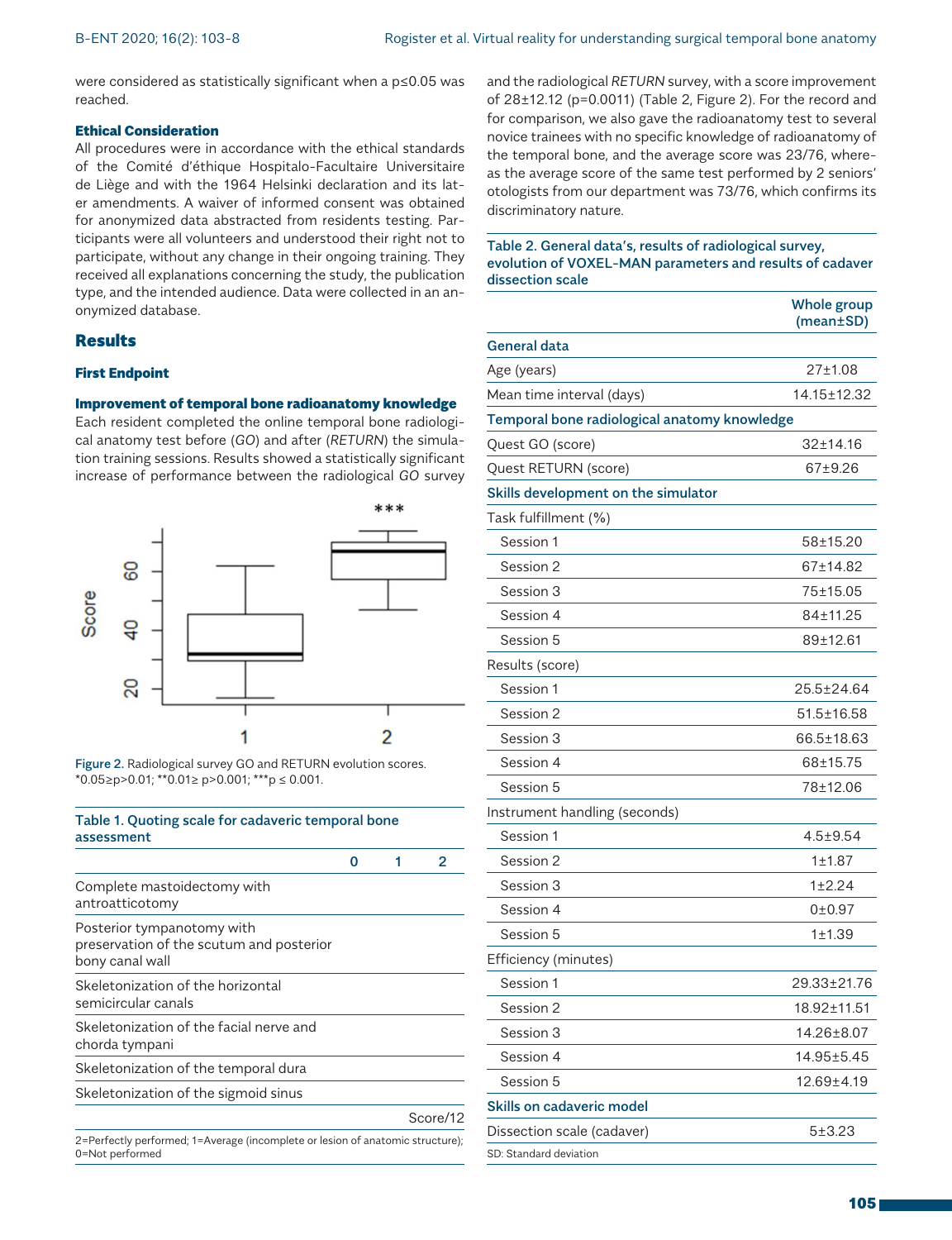

Figure 3. a-e. Evolution of the global task fulfillment per session (%) on the VOXEL-MAN Tempo® device (a-e). \*0.05≥p>0.01; \*\* 0.01≥p>0.001; \*\*\*p ≤ 0.001

#### Secondary Endpoints

## Skills development on the voxel-man tempo surgical simulator

Comparison of surgical parameters between session 1 and session 5 showed a statistically significant increase in the percentage of "task fulfillment" (p=0.0033) (Table 2, Figure 3) and the "global results"  $(+53 \pm 26.7; p=0.0033)$  (Figure 4), whereas the "instrument handling" (Figure 5) and "efficiency" (Figure 6) variables significantly decreased. All these parameters have been described in the Methods section. Evolution of the duration of incorrect instrument handling and number of injured anatomic structures are also reported in Figures 7 and 8.

Transitions from session 1 to session 2 and session 4 to session 5 were noteworthy. Transition to session 2 showed the highest increase of global results (p=0.0053) and the highest decrease in "instrument handling" and "efficiency". Transition to session 5 showed the highest increase in "task fulfillment" (+24.5%±20.03%), a second improvement in "global results" (p=0.0248), and the decrease in "instrument handling" (Figures 3-6).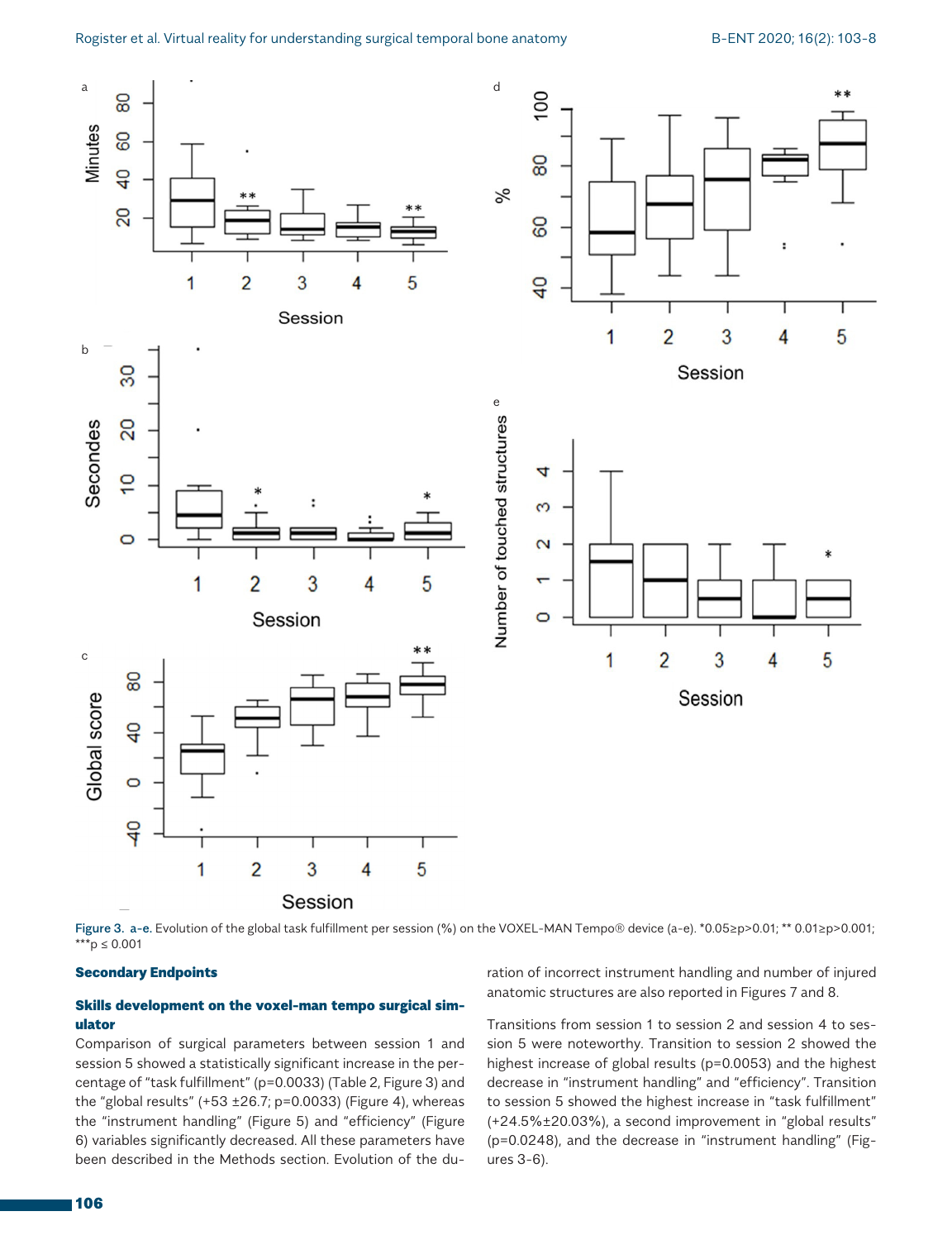

Figure 4. a, b. Evolution of the global score per session (score/100) (a, b). \*0.05≥p>0.01; \*\* 0.01≥p>0.001; \*\*\*p≤0.001

#### Skills on cadaveric model

With regard to the surgical results on cadaveric specimens, higher results on the GO survey were associated with a greater score on the dissection scale. Similarly, higher results on the RETURN survey were related to greater score on the dissection scale. However, the magnitude of the improvement in the survey score was not significantly correlated with the score on the dissection scale. These results also showed that the higher the scores of the GO and RETURN questionnaires, the higher the cadaver dissection score (Figure 9 and Figure 10).

## **Discussion**

Overall, our primary outcome indicated that the simulator was effective in improving anatomic knowledge and in particular radiology anatomy. Our study was not designed to prove that simulator training directly affected surgical skills; however, we found that the most successful dissection subjects were those who were most familiar with radiology anatomy before and after the training period. The main limitation of our study was the absence of a control group to compare our results because the study design was a pre- and postevaluation of the same group of 15 residents. This was mainly caused by the small number of residents available to conduct this study, making it statistically challenging to divide them into 2 groups. The same problem arose with the cadaveric dissection assessment before the training period on a simulator to evaluate initial level. Regarding the improvement of simulation performance (measured on simulator-integrated metrics), it was also not surprising to

find an improvement from having simulation training on the same device. Because a specific scale was used for cadaveric dissection scoring, simulation performances and subsequent cadaveric performance could not be properly compared. Indeed, there are many temporal bone dissection scales in the literature, but we have chosen the one usually used and adapted to our department (15). It would obviously also have been interesting to compare scores with medical students and staff members after training sessions, and it will be the next step in our research.

The importance of having a knowledge of anatomy location has not been extensively explored in the literature. A few studies previously highlighted that knowledge of anatomy can avoid unnecessary injury to structures in temporal bone surgery and cochlear implantation (14, 16, 17). Our results are in line with their conclusions; correlation between the anatomy examination performance and higher scores on cadaver dissection was demonstrated. We conclude that the subjects who scored the best in dissection are those who had the best understanding of radiology anatomy before and after the training period. Comparing practices with real patients is obviously limited, whereas VR simulator training allows for repeated practices. This has led to a better knowledge base of the anatomy and suitable surgical gestures, which enhances self-confidence in real situation (1, 7, 8, 10). Companionship training left many trainees with a lack of confidence and difficulty performing suitable surgical gestures, even at the end of their residency period (6). All of the residents in our university accepted to participate in this study and stated their subjective opinion about the device. Even if several weaknesses were reported, most students were in favor to integrate VR in their training program and did not have an aversion in using this technology (3, 7, 8, 16, 17). Current literature demonstrated the utility of several high-fidelity simulators (9, 14, 18-20). Previous reports have demonstrated that simulator-generated objective metrics in a standardized temporal bone task could also differentiate between individuals of varying levels of experience (14, 15). Therefore, VR simulation seems to be not only a useful training tool but may also have roles in both formative and summative assessment (13- 17, 20, 21). Thus, this project delves into a major current issue and offers innovative solutions. Moreover, training in anatomic knowledge is an important element to consider *because all trainees will require knowledge of anatomy to correctly diagnose correlated pathologies*. The next step would be to determine the optimal integration of teaching tools in the training program effectively. We also think that there is now a bigger need for simulation-based teaching after the coronavirus disease 2019 crisis experience.

This study demonstrated that the use of the VR simulator, the VOXEL-MAN Tempo® device, has led to improved performance on temporal bone anatomy testing. This is an important aspect for the global assessment of this device, which helps to define its place within the training to develop a mixed teaching protocol involving optimal use of different teaching tools.

Ethics Committee Approval: Ethics Committee Approval is not necessary due to the nature of this study.